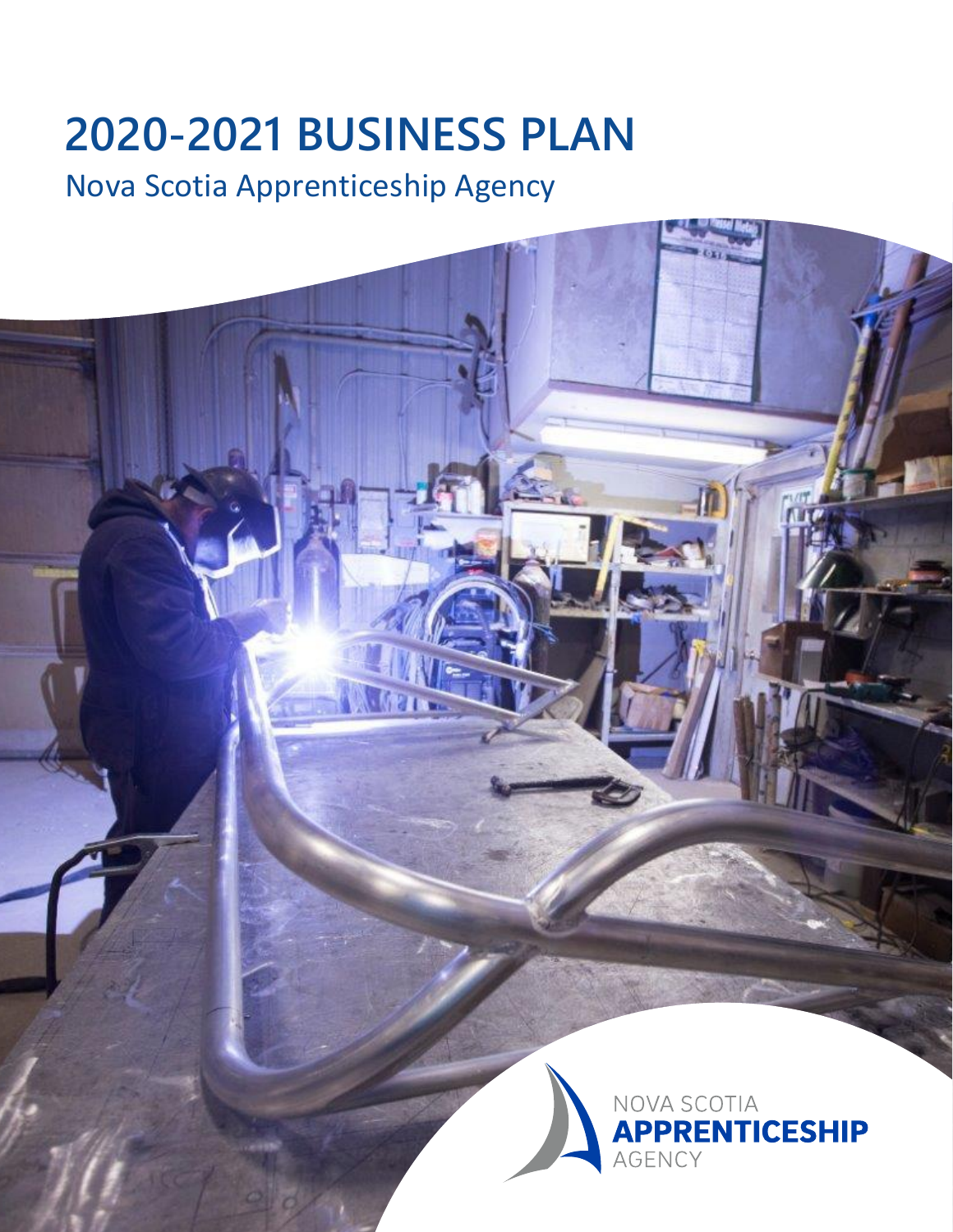### *2020-2021 Business Plan*

#### Introduction

The 2020-2021 Business Plan for the Nova Scotia Apprenticeship Agency (Agency) represents our first annual plan aligned with the Agency's new 2020-2025 Strategic Plan. This new Strategic Plan builds off of the strength and success of the Agency's first, five-year Strategic Plan (2015-2020 Strategic Plan) with the identification of four strategic directions and associated key actions.

To arrive at this strategic positioning, the Agency has undertaken an extensive, province-wide consultation to better understand and determine the priorities of the four skilled trades sectors, our education and training partners, Indigenous peoples, African Nova Scotians, women, equityseeking organizations, and under-represented groups in Nova Scotia's apprenticeship system.

Nova Scotia's apprenticeship system has continued to play a unique and critical role in building a well-educated and highly skilled workforce – the workforce we need for our business and communities to prosper. Through a joint stewardship approach to the delivery of apprenticeship, we have seen growth, change, and meaningful involvement by industry and our other partners in the system.

Moving forward, the Nova Scotia Apprenticeship Agency will continue to serve our role as the centre of trades programming in the province – building relationships with industry and equity partners, making information and guidance easily accessible for all apprenticeship clients, and ensuring our legislative and policy framework is responsive to apprentice and employer needs. We will continue our work to improve the perception of apprenticeship as a viable postsecondary career option and career of choice with Nova Scotia's youth, parents, and educators. We will do this in keeping with the following principles:

- $\rightarrow$  **Diverse and inclusive:** We will embrace the need for diversity and encourage entry into a much wider range of trades, helping apprentices and employers understand the value of a diverse and inclusive workforce.
- → **Partnership-based:** We will put the employer/apprentice relationship at the heart of the trades training system. The employer is the primary trainer and beneficiary; therefore, the system must be industry-led and industry-driven.
- → **Service Excellence:** We will strive to provide efficient, responsive service to clients and employers, leveraging technology to ensure access to resources and information.
- → **Innovative and strategic:** We will make system- and trade-level decisions with industry, being open to multiple, flexible solutions and recognizing the dynamic nature of industry.
- $\rightarrow$  **Flexible and accessible:** We will identify and provide system supports and training that will ensure success, including bridging programs and essential skills programming.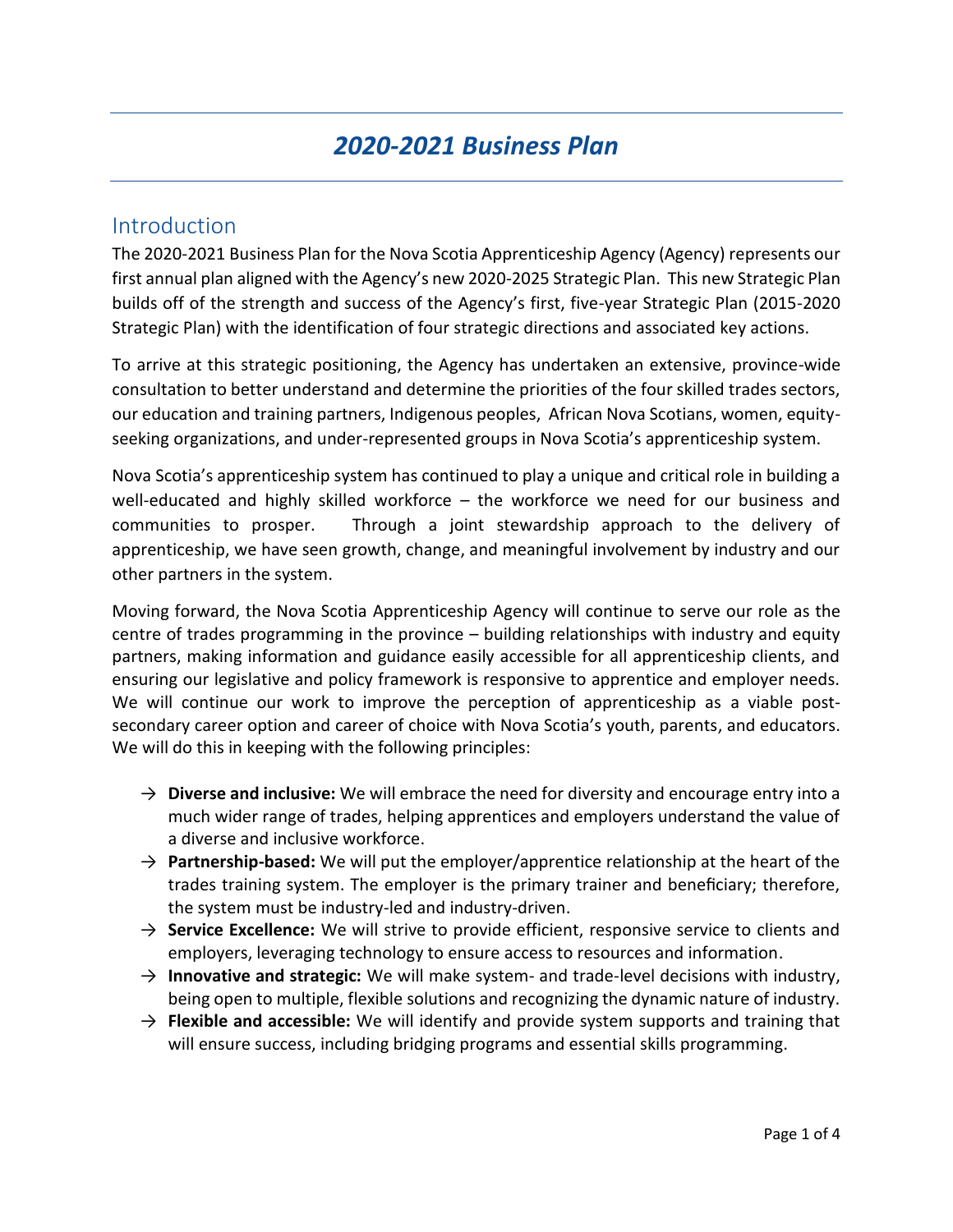→ **Results-focused and accountable:** We will be accountable and transparent to apprenticeship system partners for decisions, resource allocations, and performance, and we will establish standards and accountabilities for all participants  $-$  apprentices, employers, joint registration agreement participants, training providers, and service providers.

The full strategic plan is available at: <https://www.nsapprenticeship.ca/sites/default/files/docs/pubs/Strategic-Plan-2020-25.pdf>

#### Operating Environment

The results of the work of the Agency's 2015-2020 Strategic Plan are positive. However, we still have work to do.

The Agency has increased its available resources through partnerships with the Federal government and other provincial jurisdictions. The focus of those resources has been the development of the Apprenticeship Management System that will be the catalyst to the new support model to clients, our new Women in Trades office that will provide additional support to employers and female apprentices, and an increase in our technical training budget.

During the last Strategic Plan, the Agency focused on promoting the skilled trades. The first-ever marketing campaign was released and over 85% of our clients believe that the campaign improves perceptions of the skilled trades as a career of choice. Through our youth programming and strategic partnerships, the Agency has engaged over 20,000 youth annually to promote the trades. This work will continue into 2025.

The system continues to grow. Over the last 5 years, the number of apprentices has increased by 16%; the number of apprentices who take technical training has increased by 20%; and the number of active employers in the system has increased by 30%. Our number of certifications per year remains stable and the new strategic plan is focused on providing the necessary environment for apprentices to complete their programs in an effort to increase the trend.

In 2016, the Agency launched its Diversity and Inclusion Framework and the number of apprentices who identify as diverse has more than doubled and the number women in the trades has increased by 44%. However, the number of diverse apprentices who complete their programs remains low. In the coming years, more supports and resources will be available to better support all apprentices to be successful.

#### Business Plan Priorities for 2020-2021

#### Attract Skilled Trades Talent

In meeting the labour market needs of the future, the Agency needs to continue attracting Nova Scotians to the skilled trades. Youth, parents, educators need to be aware of the education pathways for the skilled trades, have access to the information and opportunities available and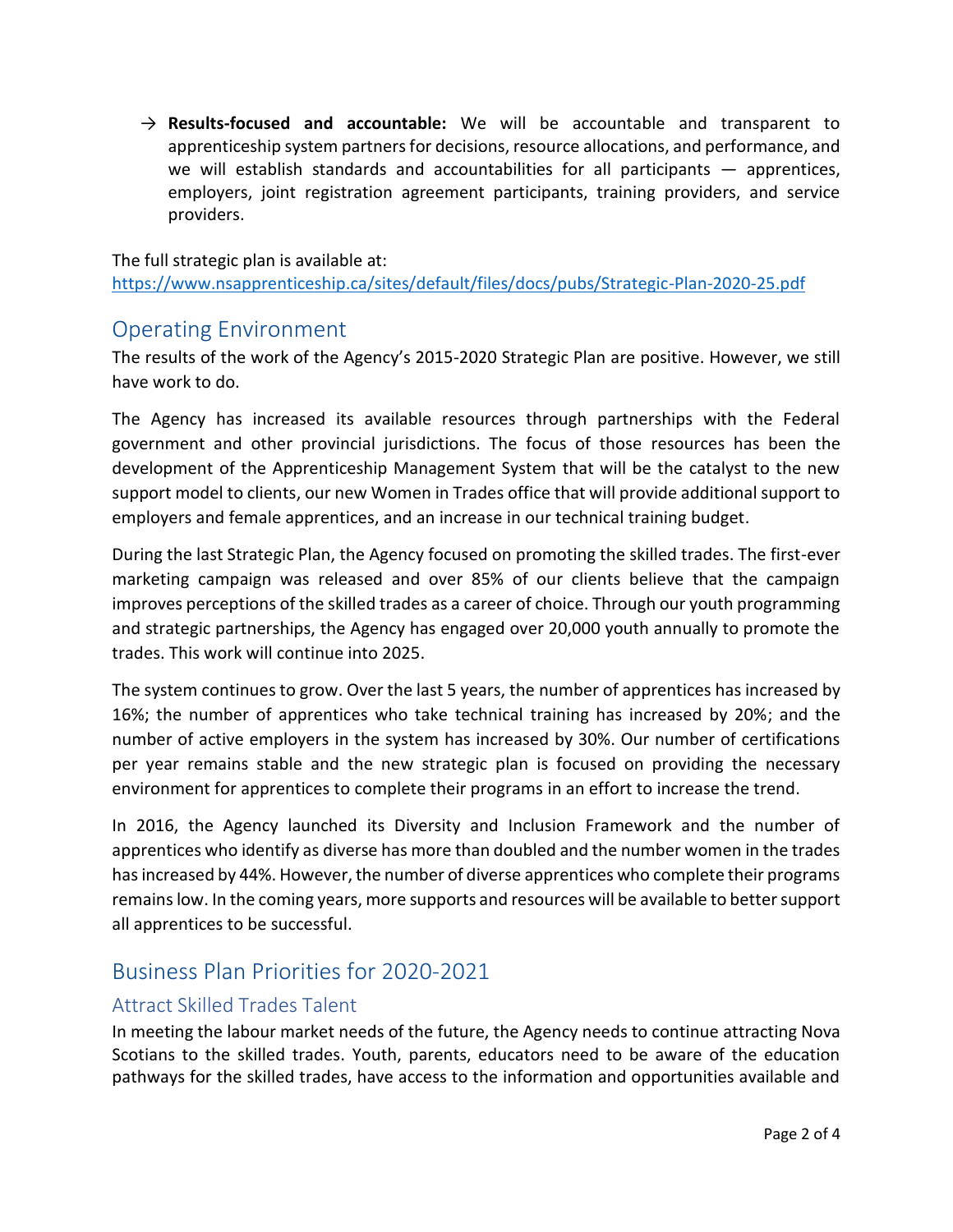make informed decisions with appropriate information about the employment opportunities in the skilled trades. In 2020-2021, the Agency will:

- Renew the marketing campaign 'Ready When You Are', including a social media campaign and a website upgrade, aimed at attracting youth to the trades;
- Continue to work with the NSCC, Education and Early Childhood Development and employers to promote the skilled trades in the P-12 system with a focus on Grades 7-9 and pre-apprenticeship training programs;
- Work with our partners to deliver experiential learning and skilled trades awareness programs in the trades to youth;
- Celebrate employers who hire from diverse communities and work with them to educate other employers on their motivations and the benefits of hiring and maintaining a more diverse workforce; and
- Develop skilled trades labour market information resources for system users and leaders.
- Continue to support successful Board, Trade Advisory Committees and Industry and partner participation, including the Aboriginal Apprenticeship Advisory Committee.

#### Support the Journey to Certification

The number of apprentices in Nova Scotia continues to rise; however, the Agency needs to focus on the experience the apprentice and employer have during the apprenticeship journey. Our efforts will concentrate on supporting apprentices and employers in achieving higher retention and completion rates in apprenticeship programs. This includes access to learning resources, timely service to clients and ensuring our training programs are innovative and responsive to changes in trade practice and technologies. In 2020-21, the Agency will:

- Continue to refresh and update apprenticeship curriculum, pre-apprenticeship programs, logbooks, and examinations through quality engagement with industry;
- Launch an interactive Apprenticeship Learning Commons that meets the diverse needs of apprentices and trade qualifiers by providing supports/resources, such as mathematics modules, study guides, and examination preparation materials;
- Finalize the process with training providers and partners to provide disability and mental health supports for apprentices while they are in training;
- Support apprentices through data analysis of exam results, help with creating individualized learning plans, and provision of additional training; and
- Implement business transformation and achieve a higher level of client service through the re-design of the Agency's support model.

#### Foster a Culture of Workplace Learning

Employers are the primary training provider in the apprenticeship system. It is important that employers know their role in the system and build a respectful workplace that values learning to